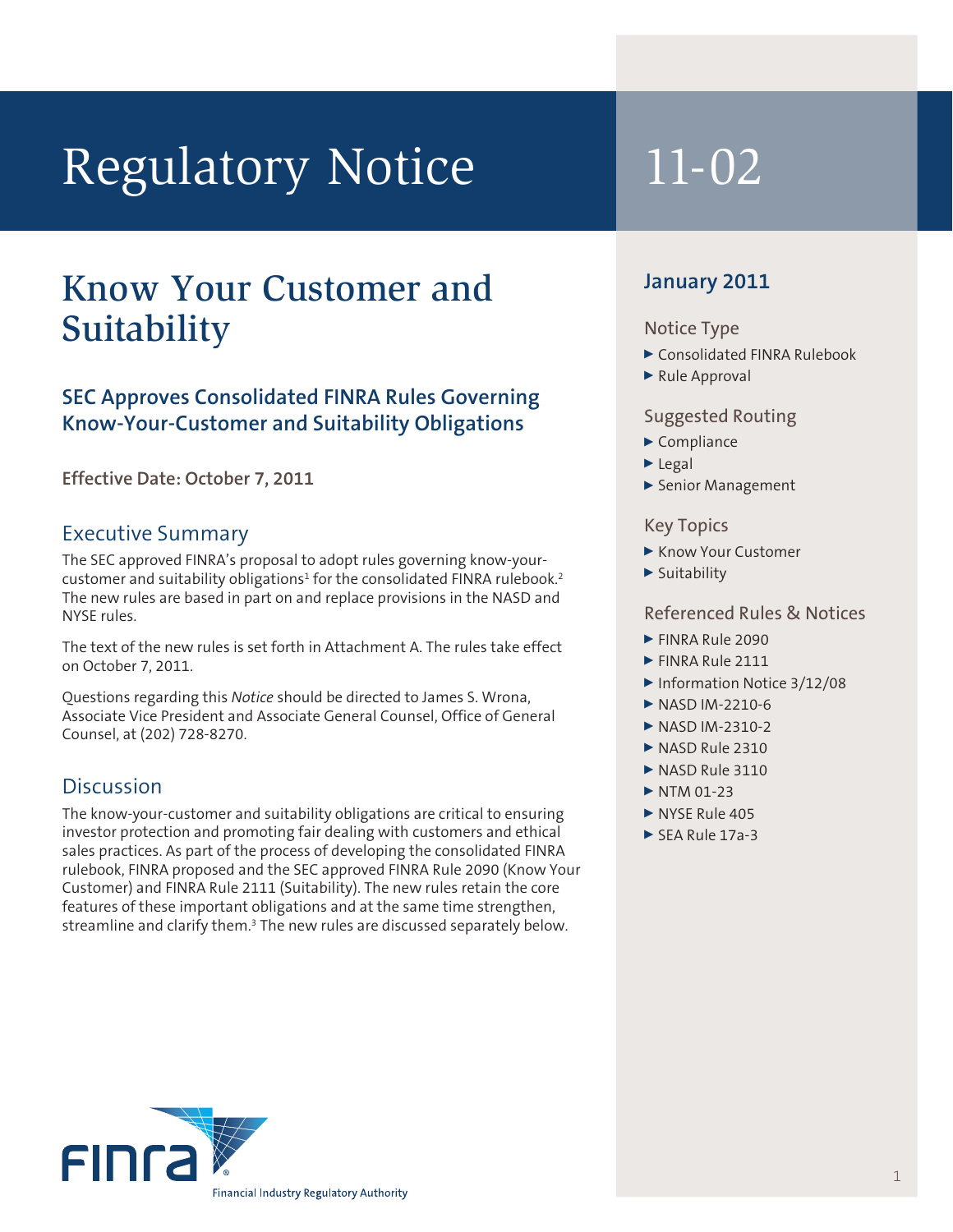#### **Know Your Customer**

In general, new FINRA Rule 2090 (Know Your Customer) is modeled after former NYSE Rule 405(1) and requires firms to use "reasonable diligence,"4 in regard to the opening and maintenance<sup>5</sup> of every account, to know the "essential facts" concerning every customer.<sup>6</sup> The rule explains that "essential facts" are "those required to (a) effectively service the customer's account, (b) act in accordance with any special handling instructions for the account, (c) understand the authority of each person acting on behalf of the customer, and (d) comply with applicable laws, regulations, and rules."7 The know-your-customer obligation arises at the beginning of the customer-broker relationship and does not depend on whether the broker has made a recommendation. Unlike former NYSE Rule 405, the new rule does not specifically address orders, supervision or account opening—areas that are explicitly covered by other rules.

#### **Suitability**

New FINRA Rule 2111 generally is modeled after former NASD Rule 2310 (Suitability) and requires that a firm or associated person "have a reasonable basis to believe that a recommended transaction or investment strategy involving a security or securities is suitable for the customer, based on the information obtained through the reasonable diligence of the member or associated person to ascertain the customer's investment profile."8 The rule further explains that a "customer's investment profile includes, but is not limited to, the customer's age, other investments, financial situation and needs, tax status, investment objectives, investment experience, investment time horizon, liquidity needs, risk tolerance, and any other information the customer may disclose to the member or associated person in connection with such recommendation."9

The new rule continues to use a broker's "recommendation" as the triggering event for application of the rule and continues to apply a flexible "facts and circumstances" approach to determining what communications constitute such a recommendation. The new rule also applies to recommended investment strategies, clarifies the types of information that brokers must attempt to obtain and analyze, and discusses the three main suitability obligations. Finally, the new rule modifies the institutional-investor exemption in a number of important ways.

#### **Recommendations**

The determination of the existence of a recommendation has always been based on the facts and circumstances of the particular case.<sup>10</sup> That remains true under the new rule. FINRA reiterates, however, that several guiding principles are relevant to determining whether a particular communication could be viewed as a recommendation for purposes of the suitability rule.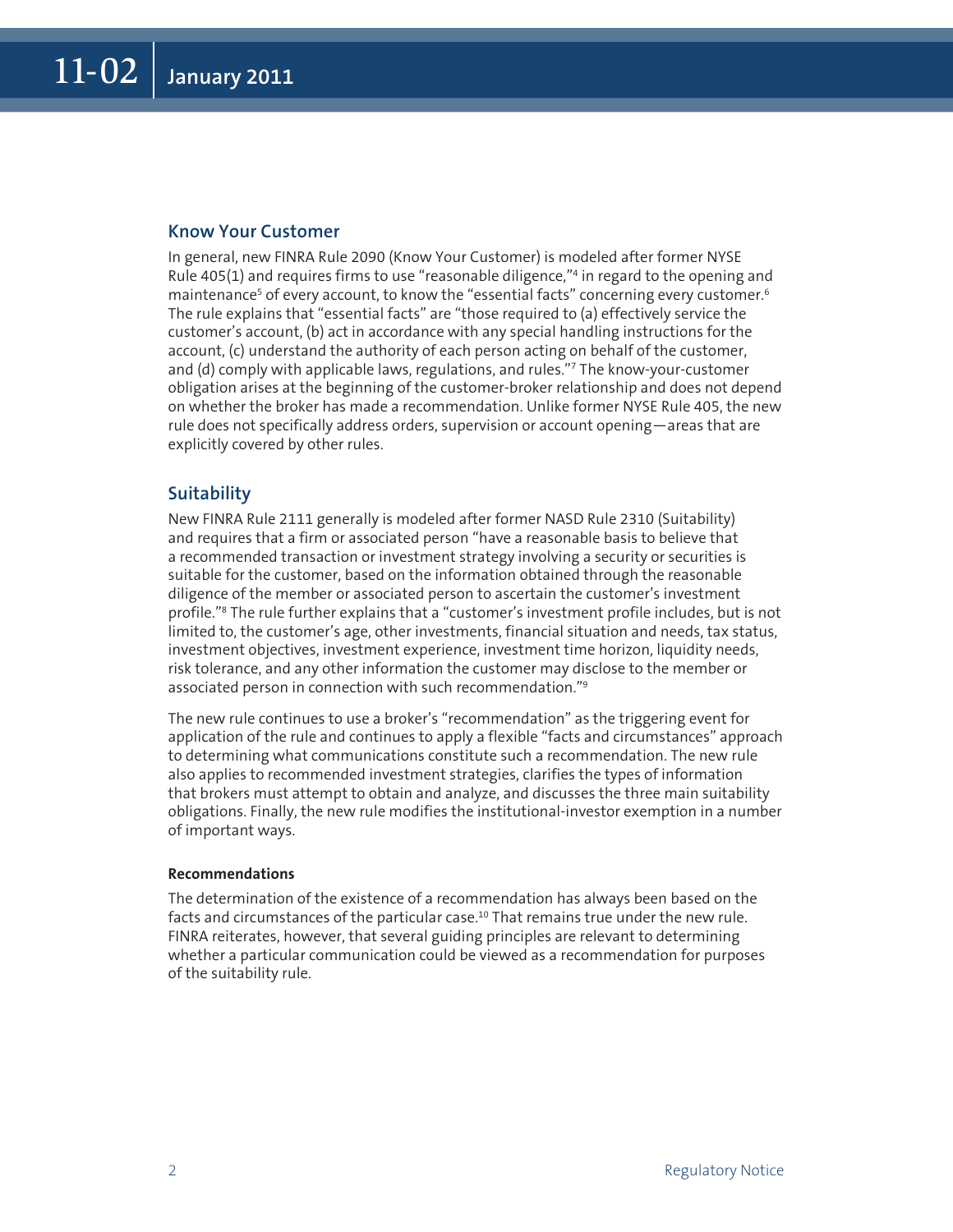For instance, a communication's content, context and presentation are important aspects of the inquiry. The determination of whether a "recommendation" has been made, moreover, is an objective rather than subjective inquiry.11 An important factor in this regard is whether—given its content, context and manner of presentation—a particular communication from a firm or associated person to a customer reasonably would be viewed as a suggestion that the customer take action or refrain from taking action regarding a security or investment strategy. In addition, the more individually tailored the communication is to a particular customer or customers about a specific security or investment strategy, the more likely the communication will be viewed as a recommendation. Furthermore, a series of actions that may not constitute recommendations when viewed individually may amount to a recommendation when considered in the aggregate. It also makes no difference whether the communication was initiated by a person or a computer software program. These guiding principles, together with numerous litigated decisions and the facts and circumstances of any particular case, inform the determination of whether the communication is a recommendation for purposes of FINRA's suitability rule.

#### **Strategies**

The new rule explicitly applies to recommended investment strategies involving a security or securities.<sup>12</sup> The rule emphasizes that the term "strategy" should be interpreted broadly.13 The rule is triggered when a firm or associated person recommends a security or strategy regardless of whether the recommendation results in a transaction. Among other things, the term "strategy" would capture a broker's *explicit* recommendation to hold a security or securities.<sup>14</sup> The rule recognizes that customers may rely on firms' and associated persons' investment expertise and knowledge, and it is thus appropriate to hold firms and associated persons responsible for the recommendations that they make to customers, regardless of whether those recommendations result in transactions or generate transaction-based compensation.

FINRA, however, exempted from the new rule's coverage certain categories of educational material—which the strategy language otherwise would cover—as long as such material does not include (standing alone or in combination with other communications) a recommendation of a particular security or securities.15 FINRA believes that it is important to encourage firms and associated persons to freely provide educational material and services to customers.

#### **Customer's Investment Profile**

The new rule includes an expanded list of explicit types of information that firms and associated persons must attempt to gather and analyze as part of a suitability analysis. The new rule essentially adds age, investment experience, time horizon, liquidity needs and risk tolerance<sup>16</sup> to the existing list (other holdings, financial situation and needs, tax status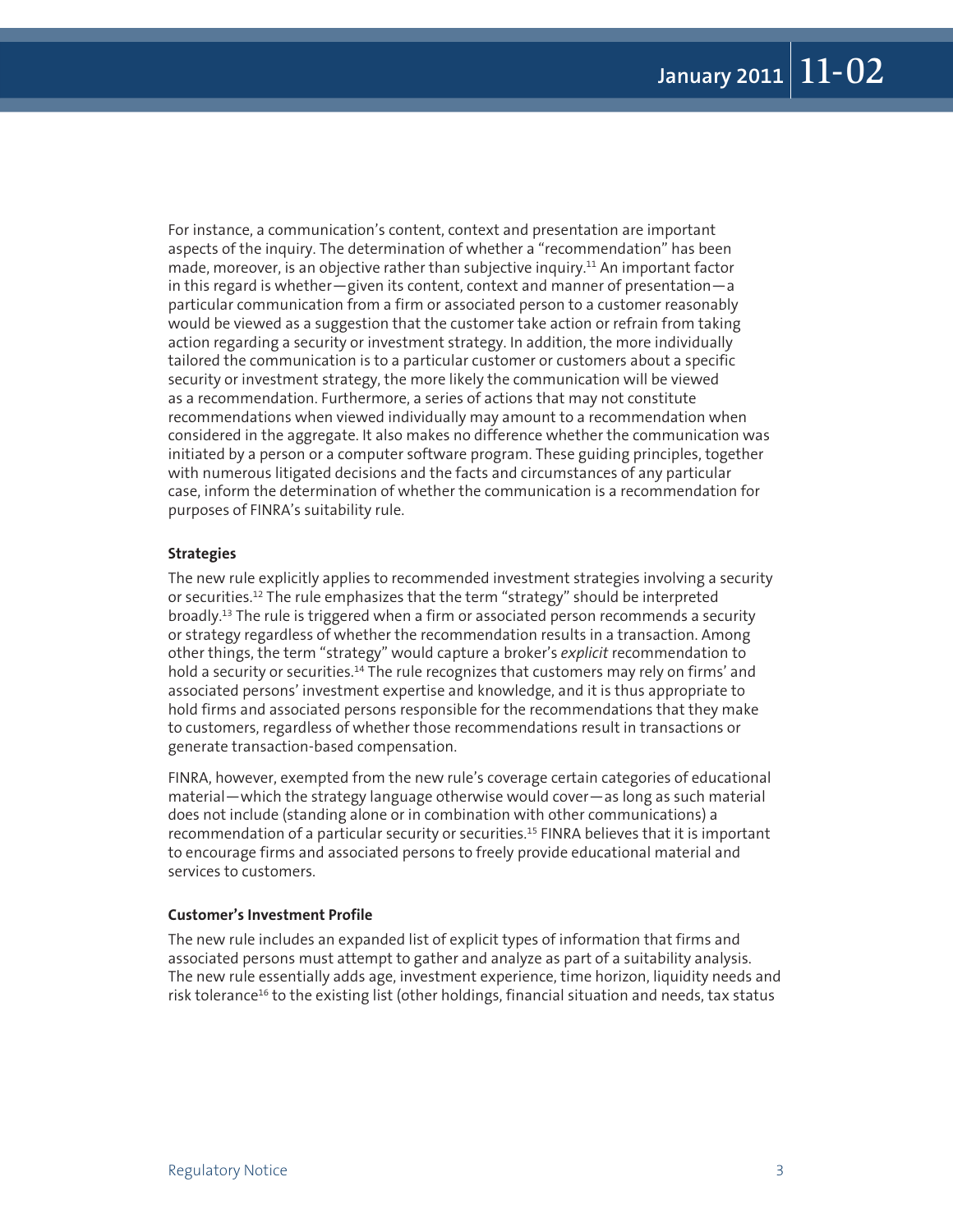and investment objectives).<sup>17</sup> Recognizing that not every factor regarding a "customer's investment profile" will be relevant to every recommendation, the rule provides flexibility concerning the type of information that firms must seek to obtain and analyze.18 However, because the listed factors generally are relevant (and often crucial) to a suitability analysis, the rule requires firms and associated persons to document with specificity their reasonable basis for believing that a factor is not relevant in order to be relieved of the obligation to seek to obtain information about that factor.<sup>19</sup>

#### **Main Suitability Obligations**

The new suitability rule lists in one place the three main suitability obligations: reasonablebasis, customer-specific and quantitative suitability.<sup>20</sup>

- $\blacktriangleright$  Reasonable-basis suitability requires a broker to have a reasonable basis to believe, based on reasonable diligence, that the recommendation is suitable for at least some investors. In general, what constitutes reasonable diligence will vary depending on, among other things, the complexity of and risks associated with the security or investment strategy and the firm's or associated person's familiarity with the security or investment strategy. A firm's or associated person's reasonable diligence must provide the firm or associated person with an understanding of the potential risks and rewards associated with the recommended security or strategy.
- $\triangleright$  Customer-specific suitability requires that a broker have a reasonable basis to believe that the recommendation is suitable for a particular customer based on that customer's investment profile. As noted above, the new rule requires a broker to attempt to obtain and analyze a broad array of customer-specific factors.
- $\triangleright$  Ouantitative suitability requires a broker who has actual or de facto control over a customer account to have a reasonable basis for believing that a series of recommended transactions, even if suitable when viewed in isolation, are not excessive and unsuitable for the customer when taken together in light of the customer's investment profile. Factors such as turnover rate, cost-equity ratio and use of in-andout trading in a customer's account may provide a basis for finding that the activity at issue was excessive.

The new rule makes clear that a broker must have a firm understanding of both the product and the customer.<sup>21</sup> It also makes clear that the lack of such an understanding itself violates the suitability rule.<sup>22</sup>

#### **Institutional-Investor Exemption**

FINRA Rule 2111(b) provides an exemption to customer-specific suitability for recommendations to institutional customers under certain circumstances. The new exemption harmonizes the definition of institutional customer in the suitability rule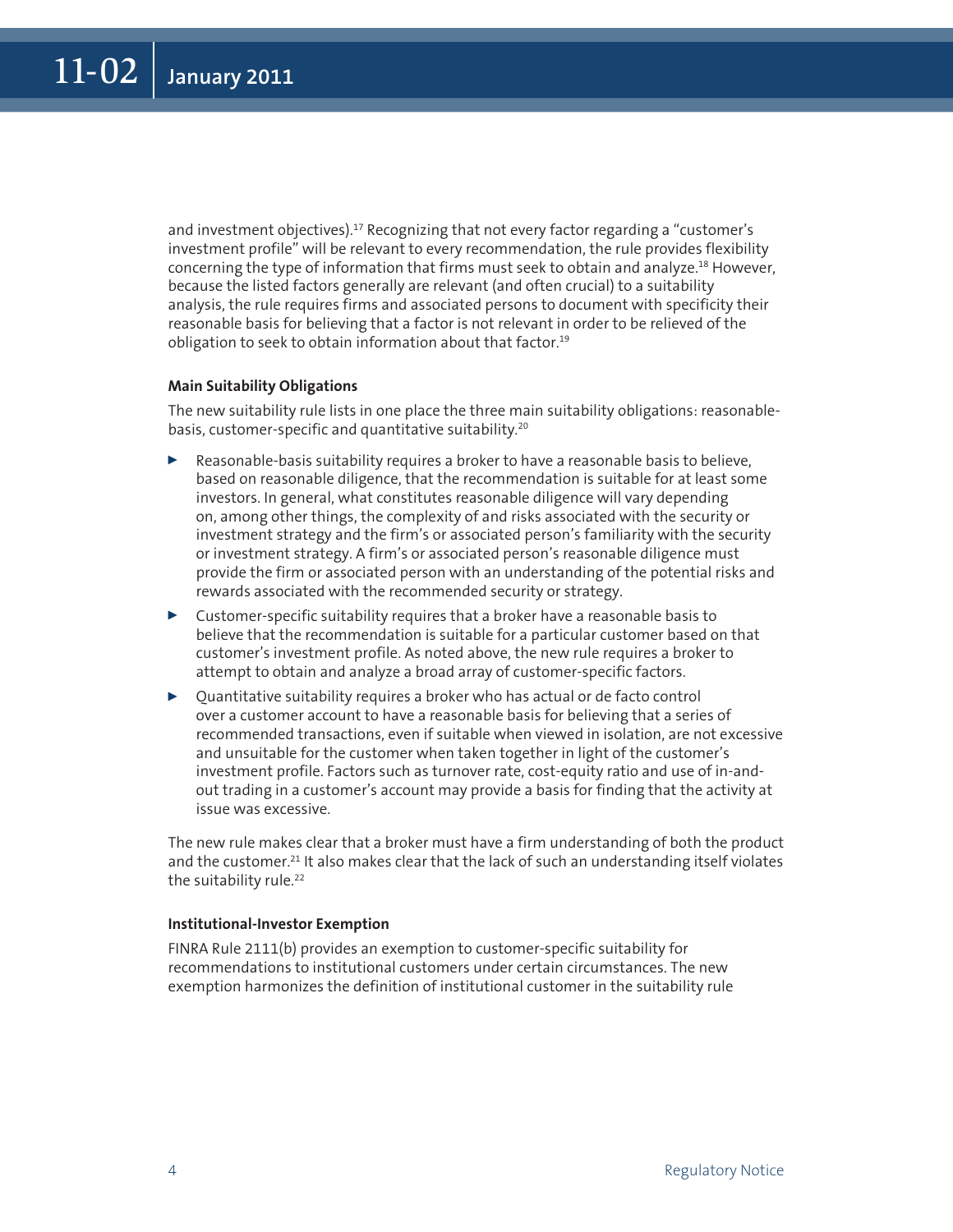with the more common definition of "institutional account" in NASD Rule  $3110(c)(4).^{23}$ Beyond the definitional requirements, the exemption's main focus is whether the broker has a reasonable basis to believe the customer is capable of evaluating investment risks independently, both in general and with regard to particular transactions and investment strategies,<sup>24</sup> and whether the institutional customer affirmatively acknowledges that it is exercising independent judgment.<sup>25</sup>

In regard to an institutional investor, a firm that satisfies the conditions of the exemption fulfils its customer-specific obligation,<sup>26</sup> but not its reasonable-basis and quantitative obligations under the suitability rule. FINRA believes that, even when institutional customers are involved, it is crucial that brokers understand the securities they recommend and that those securities are appropriate for at least some investors. FINRA also believes that it is important that a firm not recommend an unsuitable number of transactions in those circumstances where it has control over the account. FINRA emphasizes, however, that quantitative suitability generally would apply only with regard to that portion of an institutional customer's portfolio that the firm controls and only with regard to the firm's recommended transactions.27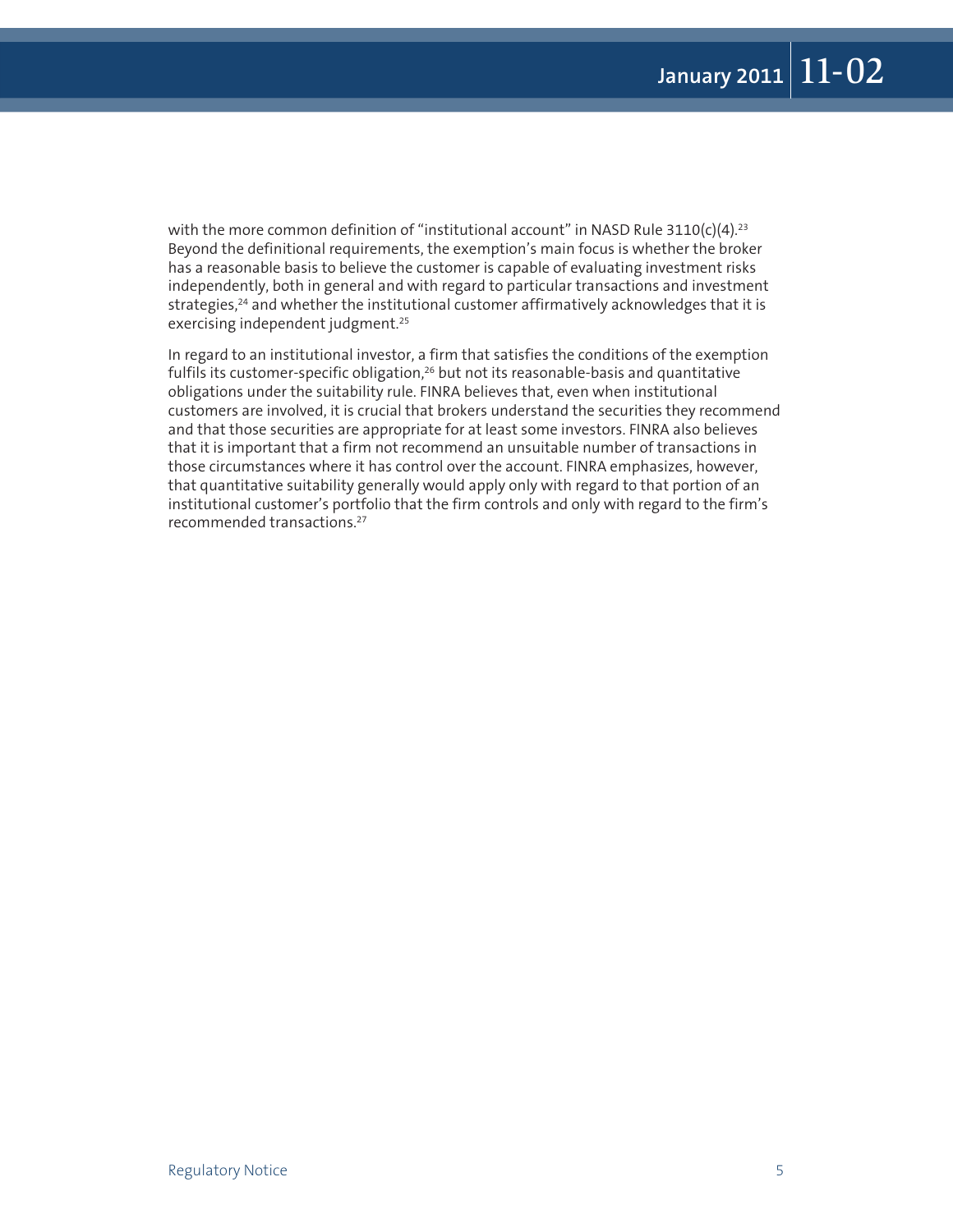#### **Endnotes**

- 1 *See* Securities Exchange Act Release No. 63325 (November 17, 2010), 75 FR 71479 (November 23, 2010) (Order Approving Proposed Rule Change; File No. SR-FINRA-2010-039).
- 2 The current FINRA rulebook consists of (1) FINRA rules; (2) NASD rules; and (3) rules incorporated from NYSE (NYSE rules). While the NASD rules generally apply to all FINRA member firms, the NYSE rules apply only to those members of FINRA that are also members of the NYSE. The FINRA rules apply to all FINRA member firms, unless such rules have a more limited application by their terms. For more information about the rulebook consolidation process, *see Information Notice, 3/12/08* (Rulebook Consolidation Process).
- 3 To the extent that past *Notices to Members, Regulatory Notices*, case law, etc., do not conflict with new rule requirements or interpretations thereof, they remain potentially applicable, depending on the facts and circumstances of the particular case.
- 4 FINRA notes that it replaced the term "due diligence" used in former NYSE Rule 405(1) with the term "reasonable diligence" in new FINRA Rule 2090 for consistency with the language used in new FINRA Rule 2111. FINRA did not intend by such action to impair or adversely affect established case law and other interpretations discussing the diligence that is required to comply with know-your-customer or suitability obligations.
- 5 A broker-dealer must know its customers not only at account opening but also throughout the life of its relationship with customers in order to, among other things, effectively service and supervise the customers' accounts. Since a broker-dealer's relationship with its customers is dynamic, FINRA does not believe that it can prescribe a period within which

broker-dealers must attempt to update this information. As with a customer's investment profile under the suitability rule, a firm should verify the "essential facts" about a customer under the know-your-customer rule at intervals reasonably calculated to prevent and detect any mishandling of a customer's account that might result from the customer's change in circumstances. The reasonableness of a brokerdealer's efforts in this regard will depend on the facts and circumstances of the particular case. Firms should note, however, that SEA Rule 17a-3 requires broker-dealers to, among other things, attempt to update certain account information every 36 months regarding accounts for which the broker-dealers were required to make suitability determinations.

- 6 FINRA Rule 2090.
- 7 FINRA Rule 2090.01.
- 8 FINRA Rule 2111(a). Former NASD Rule 2310 contained interpretative material (IMs) discussing a variety of types of misconduct. Although FINRA eliminated those IMs, most of the types of misconduct that the IMs discussed were either explicitly covered by other rules or incorporated in some form into the new suitability rule. The exception was unauthorized trading, which had been discussed in IM-2310- 2. However, it is well-settled that unauthorized trading violates just and equitable principles of trade under FINRA Rule 2010 (previously NASD Rule 2110). *See, e.g., Robert L. Gardner*, 52 S.E.C. 343, 344 n.1 (1995), *aff'd*, 89 F.3d 845 (9th Cir. 1996) (table format); *Keith L. DeSanto*, 52 S.E.C. 316, 317 n.1 (1995), *aff'd*, 101 F.3d 108 (2d Cir. 1996) (table format); Jonathan G. Ornstein, 51 S.E.C. 135, 137 (1992); *Dep't of Enforcement v. Griffith*, No. C01040025, 2006 NASD Discip. LEXIS 30, at \*11-12 (NAC December 29, 2006); *Dep't of Enforcement v. Puma*, No. C10000122, 2003

© 2011 FINRA. All rights reserved. FINRA and other trademarks of the Financial Industry Regulatory Authority, Inc. may not be used without permission. *Regulatory Notices* attempt to present information to readers in a format that is easily understandable. However, please be aware that, in case of any misunderstanding, the rule language prevails.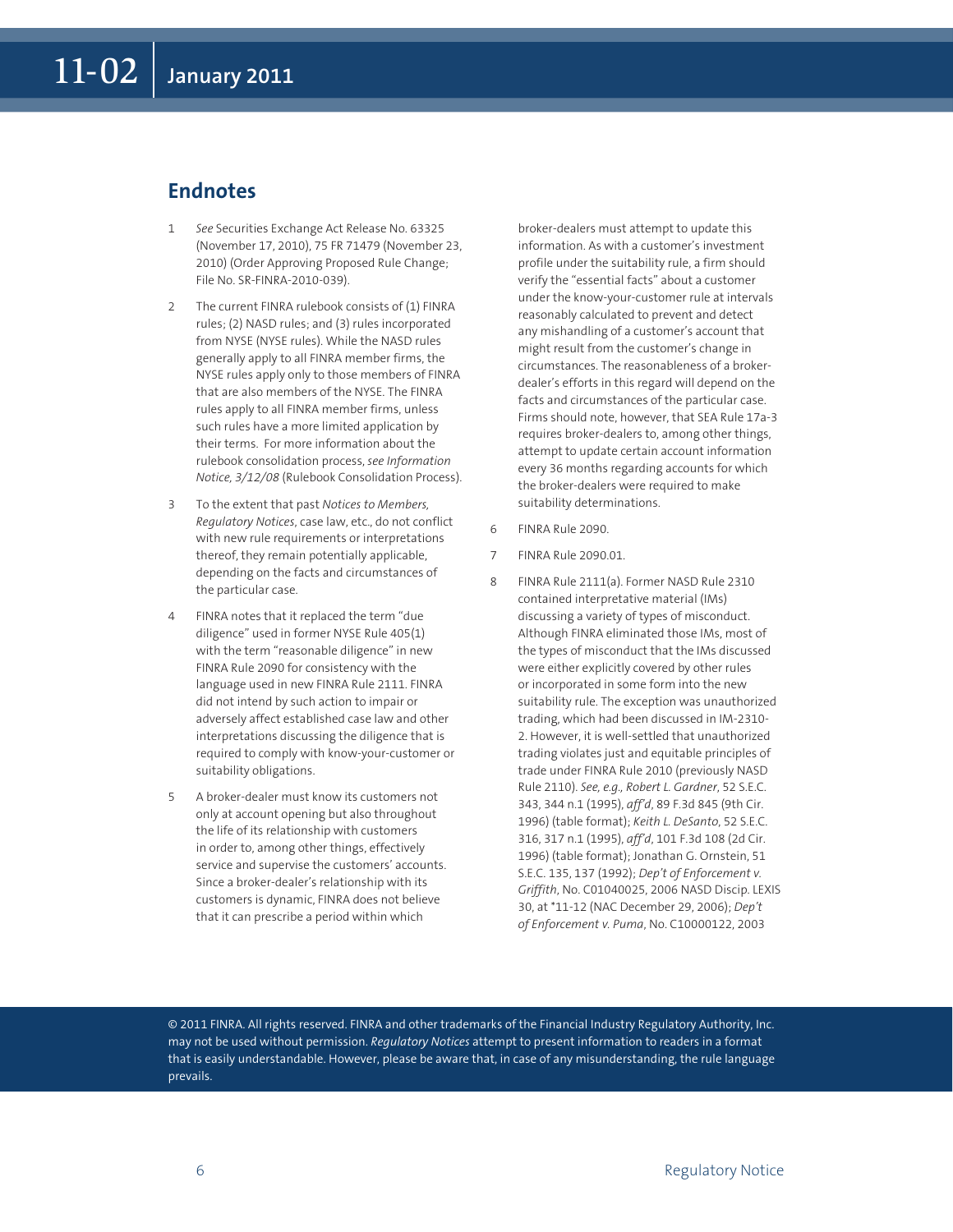#### **Endnotes** continued

NASD Discip. LEXIS 22, at \*12 n.6 (NAC August 11, 2003). The new suitability rule does not alter that conclusion. Unauthorized trading continues to be serious misconduct that violates FINRA Rule 2010.

- 9 FINRA Rule 2111(a).
- 10 *See Michael Frederick Siegel*, Securities Exchange Act Release No. 58737, 2008 SEC LEXIS 2459, at \*21 (October 6, 2008) (explaining that whether a communication "constitutes a recommendation is a 'facts and circumstances inquiry to be conducted on a case-by-case basis'"), *aff'd in relevant part*, 592 F.3d 147 (D.C. Cir. 2010), *cert. denied*, 2010 U.S. LEXIS 4340 (May 24, 2010). FINRA has stated that "defining the term 'recommendation' is unnecessary and would raise many complex issues in the absence of specific facts of a particular case." Securities Exchange Act Release No. 37588, 1996 SEC LEXIS 2285, at \*29 (August 20, 1996), 61 FR 44100, 44107 (August 27, 1996) (Notice of Filing and Order Granting Accelerated Approval of NASD's Interpretation of Its Suitability Rule).
- 11 FINRA has repeatedly explained that a broker cannot avoid suitability obligations through a disclaimer where—given its content, context and presentation—the particular communication reasonably would be viewed as a recommendation. *See Notice to Members 01-23* (April 2001). FINRA Rule 2111.02, moreover, explicitly states that a firm or associated person "cannot disclaim any responsibilities under the suitability rule." In the same vein, it is well-settled that a "broker's recommendations must be consistent with his customer's best interests" and are "not suitable merely because the customer acquiesces in [them]." *Dane S. Faber*, Securities Exchange Act Release No. 49216, 2004 SEC LEXIS 277, at \*23-24 (February 10,

2004); *see also Dep't of Enforcement v. Bendetsen*, No. C01020025, 2004 NASD Discip. LEXIS 13, at \*12 (NAC August 9, 2004) ("[A] broker's recommendations must serve his client's best interests and the test for whether a broker's recommendations are suitable is not whether the client acquiesced in them, but whether the broker's recommendations were consistent with the client's financial situation and needs").

- 12 *See* FINRA Rules 2111(a) and 2111.03.
- 13 *Id.*
- 14 *Id.* The new rule does not, however, broaden the scope of *implicit* recommendations. In limited circumstances, FINRA and the SEC have recognized that implicit recommendations can trigger suitability obligations. For example, FINRA and the SEC have held that associated persons who effect transactions on a customer's behalf without informing the customer have implicitly recommended those transactions, thereby triggering application of the suitability rule. *See, e.g., Rafael Pinchas*, 54 S.E.C. 331, 341 n.22 (1999) ("Transactions that were not specifically authorized by a client but were executed on the client's behalf are considered to have been implicitly recommended within the meaning of the NASD rules."); *Paul C. Kettler*, 51 S.E.C. 30, 32 n.11 (1992) (stating that transactions a broker effects for a discretionary account are recommended). Although such holdings continue to act as precedent regarding those issues, FINRA notes that nothing in the new rule is intended to change the longstanding application of the suitability rule on a recommendation-byrecommendation basis. The new rule would not apply, for instance, to *implicit* recommendations to hold securities that are transferred into an account.
- 15 *See* FINRA Rule 2111.03.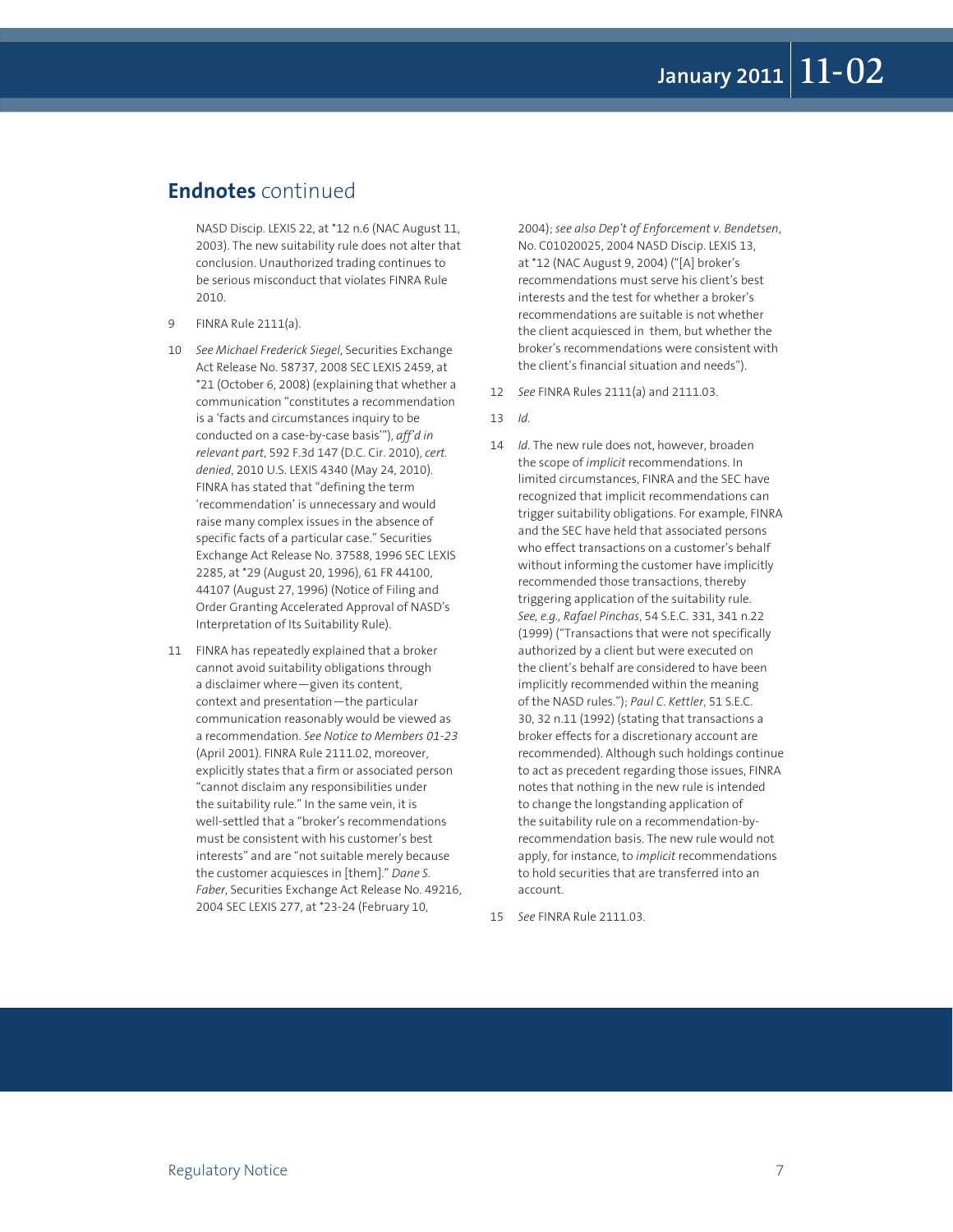#### **Endnotes** continued

- 16 During the rulemaking process, some commenters argued that factors such as a customer's investment experience, time horizon and risk tolerance are ones to be considered when reviewing a customer's portfolio as a whole, not the individual trades. According to those commenters, requiring consideration of such factors on a trade-by-trade basis would prevent customers from creating a diverse portfolio made up of securities with different levels of liquidity, risk and time horizons. FINRA reiterates that a recommendation-byrecommendation analysis and consideration of a customer's investment portfolio are not mutually exclusive concepts. Although suitability is a recommendation-by-recommendation analysis, FINRA Rule 2111 explicitly permits the suitability analysis to be performed within the context of the customer's other investments. In fact, the rule requires (as did the previous suitability rule) firms and associated persons to make reasonable efforts to gather and analyze information about a customer's other investments as part of the suitability review. Moreover, the new rule explicitly covers recommended investment strategies.
- 17 *See* FINRA Rule 2111(a).
- 18 *See* FINRA Rule 2111.04.
- 19 *Id.*
- 20 *See* FINRA Rule 2111.05.
- 21 *See* FINRA Rule 2111(a); FINRA Rule 2111.04; FINRA Rule 2111.05(a).
- 22 *See* FINRA Rules 2111.04 and 2111.05(a).
- 23 *See* FINRA Rule 2111(b). FINRA is proposing to adopt NASD Rule 3110(c)(4) as FINRA Rule

4512(c), without material change. *See* Securities Exchange Act Release No. 63181 (October 26, 2010), 75 FR 67155 (November 1, 2010) (Notice of Filing Proposed Rule Change; File No. SR-FINRA-2010-052).

- 24 *See* FINRA Rule 2111(b). FINRA reiterates that, in some cases, the broker may conclude that the customer is not capable of making independent investment decisions in general. In other cases, the institutional customer may have general capability, but may not be able to understand a particular type of instrument or its risk. If a customer is either generally not capable of evaluating investment risk or lacks sufficient capability to evaluate the particular product, the scope of a broker's customer-specific obligations under the suitability rule would not be diminished by the fact that the broker was dealing with an institutional customer. However, the fact that a customer initially needed help understanding a potential investment need not necessarily imply that the customer did not ultimately develop an understanding and make an independent decision.
- 25 FINRA Rule 2111(b).
- 26 FINRA emphasizes that the institutionalcustomer exemption applies only if all of the conditions in Rule 2111(b) are satisfied. It is not sufficient, for example, that an institutional customer affirmatively indicates that it is exercising independent judgment in evaluating recommendations. The institutional customer also must meet the definitional criteria and the broker must have a reasonable basis to believe that the institutional customer is capable of evaluating investment risks independently, both in general and with regard to particular transactions and investment strategies.
- 27 It is axiomatic that the suitability rule applies only to recommended transactions. *See, e.g., Dep't*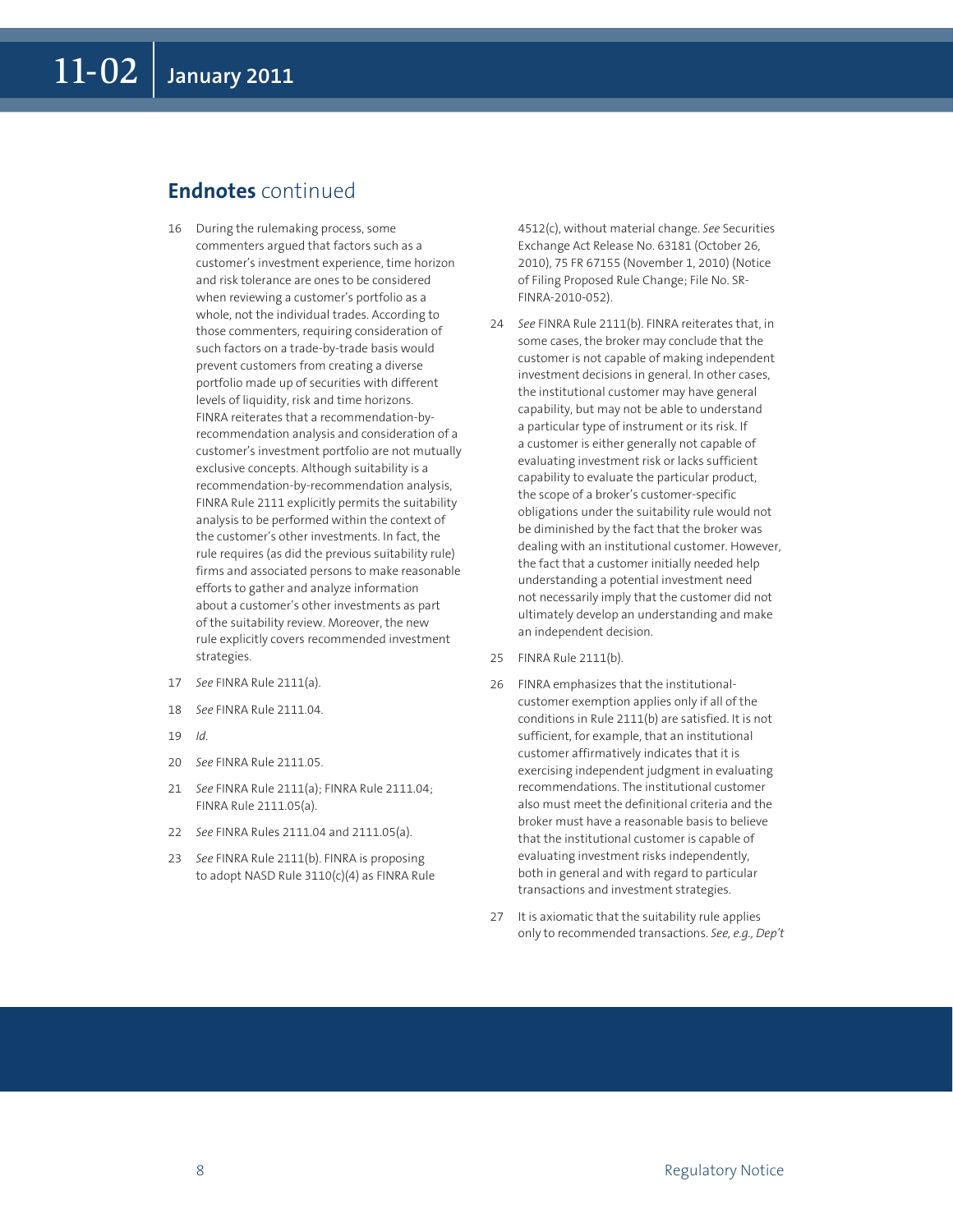#### **Endnotes** continued

*of Enforcement v. Medeck*, No. E9B2003033701, 2009 FINRA Discip. LEXIS 7, at \*46 (July 30, 2009) (explaining that transactions that were not recommended could not be used to inflate the cost-to-equity ratio and the turnover rate). Case law also has long established that quantitative suitability "occurs when a registered representative has control over trading in an account and the level of activity in that account is inconsistent with the customer's objectives and financial situation." *Harry Gliksman*, 54 S.E.C. 471, 475 (1999), *aff'd*, 24 F. App'x 702 (9th Cir. 2001); *see also Pinchas*, 54 S.E.C. at 337 (same). In general, the control element "is satisfied if the broker has either discretionary authority or de facto control over the account. De facto control is established when the client routinely follows the broker's advice 'because the customer is unable to evaluate the broker's recommendations and to exercise independent judgment.'" *Medeck*, 2009 FINRA Discip. LEXIS 7, at \*34 (citations omitted).

In *Pryor, McClendon, Counts & Co.*, Securities Exchange Act Release No. 45402, 2002 SEC LEXIS 284 (February 6, 2002), the SEC analyzed allegations of churning by focusing on that portion of the city of Atlanta's portfolio that the broker-dealer respondent controlled and those transactions that the respondent recommended. *Id.* at \*4, \*15-16, \*20-23. The SEC also held that, for purposes of churning, the respondent controlled the portion of Atlanta's portfolio at issue because the respondent engaged in a scheme to defraud Atlanta with the city's investment officer, who had authority to trade Atlanta's securities portfolio. *Id.* at \*20-21 & n.10 (citing *Smith v. Petrou*, 705 F. Supp. 183, 187 (S.D.N.Y. 1989)).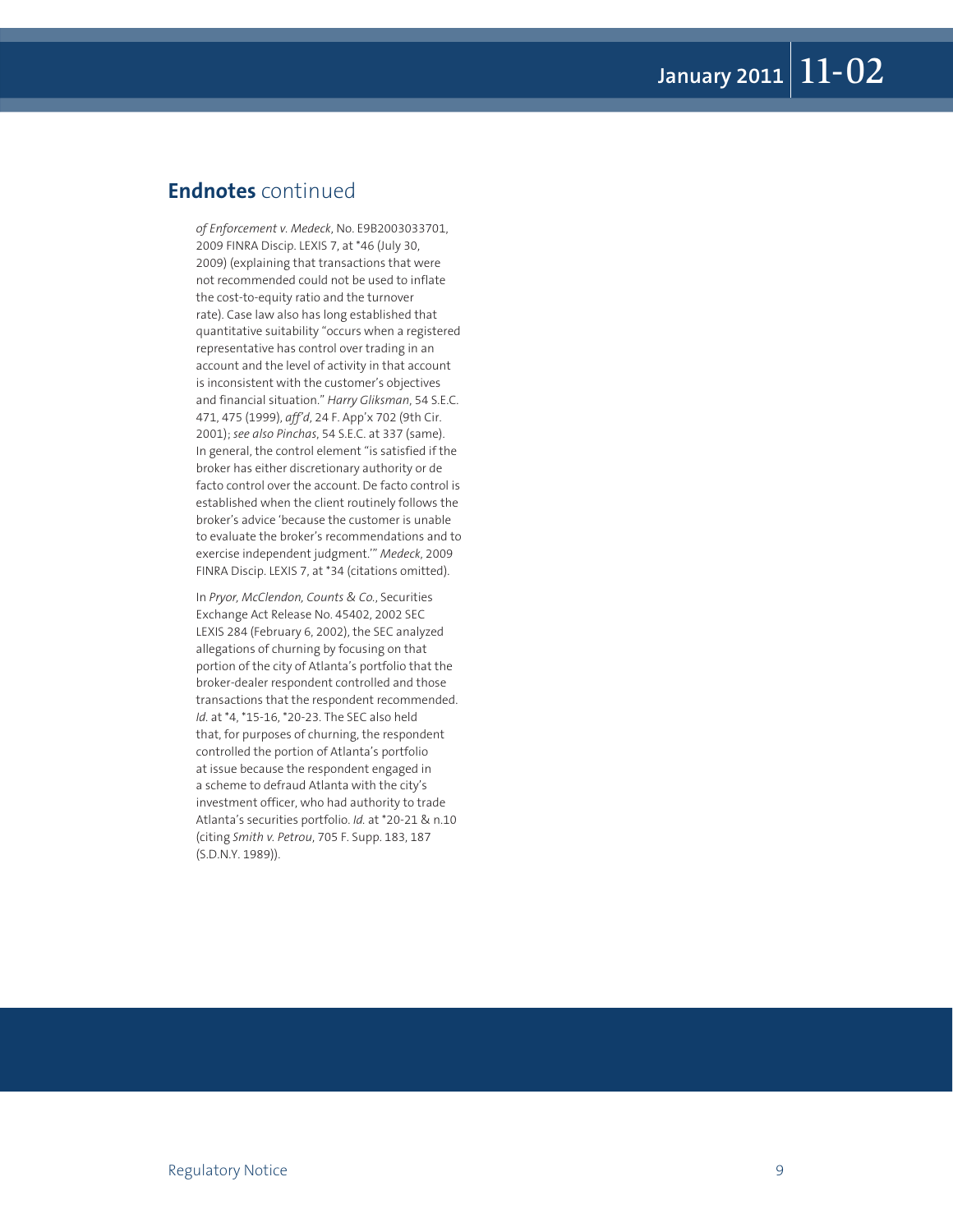#### **Attachment A**

Below is the text of the new FINRA rules.

\* \* \* \* \*

\* \* \* \* \*

#### **2000. DUTIES AND CONFLICTS**

#### **2090. Know Your Customer**

Every member shall use reasonable diligence, in regard to the opening and maintenance of every account, to know (and retain) the essential facts concerning every customer and concerning the authority of each person acting on behalf of such customer.

#### **• • • Supplementary Material: ------------------**

**.01 Essential Facts.** For purposes of this Rule, facts "essential" to "knowing the customer" are those required to (a) effectively service the customer's account, (b) act in accordance with any special handling instructions for the account, (c) understand the authority of each person acting on behalf of the customer, and (d) comply with applicable laws, regulations, and rules.

\* \* \* \* \*

#### **2100. TRANSACTIONS WITH CUSTOMERS**

#### **2110. Recommendations**

#### **2111. Suitability**

(a) A member or an associated person must have a reasonable basis to believe that a recommended transaction or investment strategy involving a security or securities is suitable for the customer, based on the information obtained through the reasonable diligence of the member or associated person to ascertain the customer's investment profile. A customer's investment profile includes, but is not limited to, the customer's age, other investments, financial situation and needs, tax status, investment objectives, investment experience, investment time horizon, liquidity needs, risk tolerance, and any other information the customer may disclose to the member or associated person in connection with such recommendation.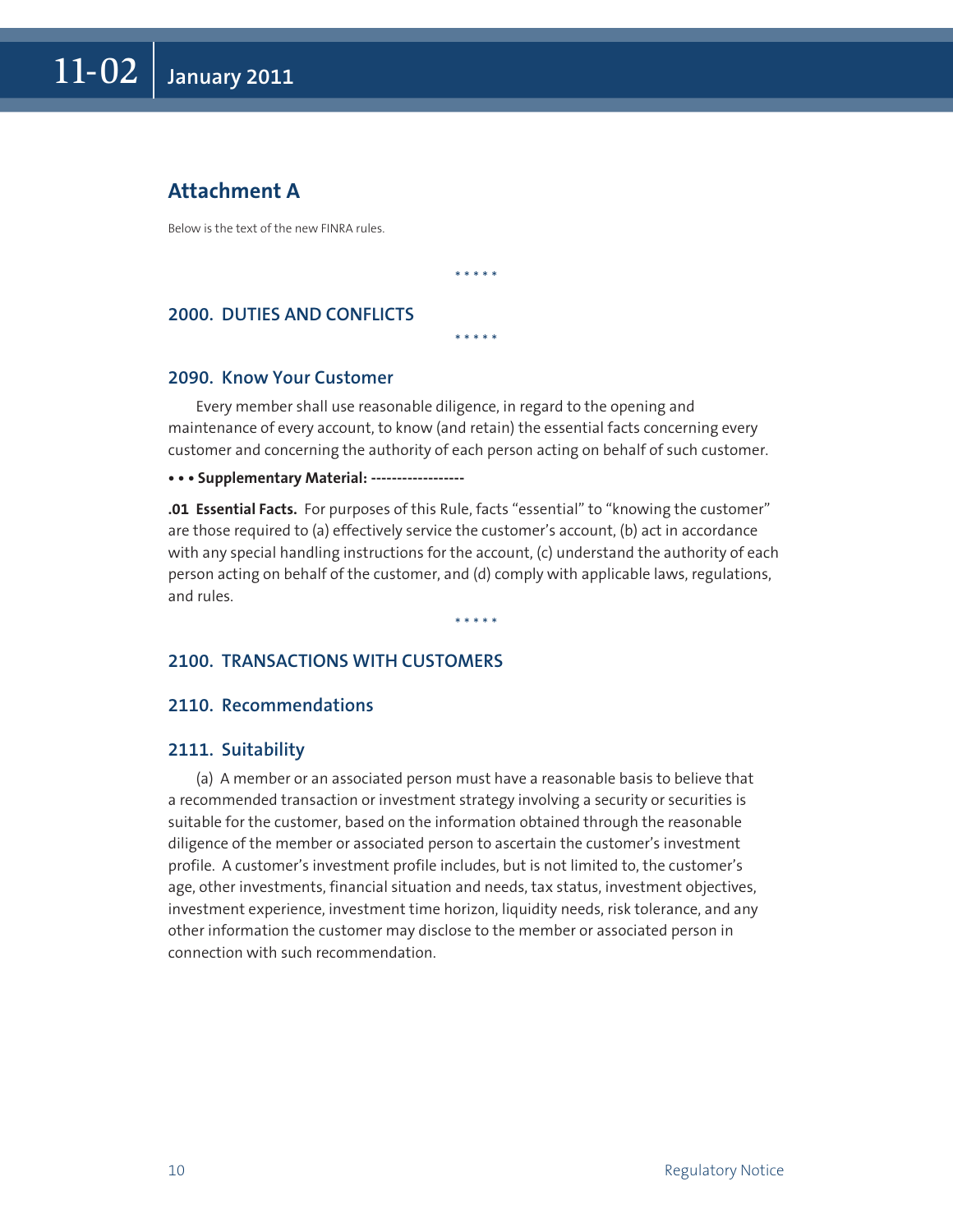(b) A member or associated person fulfills the customer-specific suitability obligation for an institutional account, as defined in NASD Rule  $3110(c)(4)$ , if (1) the member or associated person has a reasonable basis to believe that the institutional customer is capable of evaluating investment risks independently, both in general and with regard to particular transactions and investment strategies involving a security or securities and (2) the institutional customer affirmatively indicates that it is exercising independent judgment in evaluating the member's or associated person's recommendations. Where an institutional customer has delegated decisionmaking authority to an agent, such as an investment adviser or a bank trust department, these factors shall be applied to the agent.

**• • • Supplementary Material: ------------------**

**.01 General Principles.** Implicit in all member and associated person relationships with customers and others is the fundamental responsibility for fair dealing. Sales efforts must therefore be undertaken only on a basis that can be judged as being within the ethical standards of FINRA's rules, with particular emphasis on the requirement to deal fairly with the public. The suitability rule is fundamental to fair dealing and is intended to promote ethical sales practices and high standards of professional conduct.

**.02 Disclaimers.** A member or associated person cannot disclaim any responsibilities under the suitability rule.

**.03 Recommended Strategies.** The phrase "investment strategy involving a security or securities" used in this Rule is to be interpreted broadly and would include, among other things, an explicit recommendation to hold a security or securities. However, the following communications are excluded from the coverage of Rule 2111 as long as they do not include (standing alone or in combination with other communications) a recommendation of a particular security or securities:

(a) General financial and investment information, including (i) basic investment concepts, such as risk and return, diversification, dollar cost averaging, compounded return, and tax deferred investment, (ii) historic differences in the return of asset classes (e.g., equities, bonds, or cash) based on standard market indices, (iii) effects of inflation, (iv) estimates of future retirement income needs, and (v) assessment of a customer's investment profile;

(b) Descriptive information about an employer-sponsored retirement or benefit plan, participation in the plan, the benefits of plan participation, and the investment options available under the plan;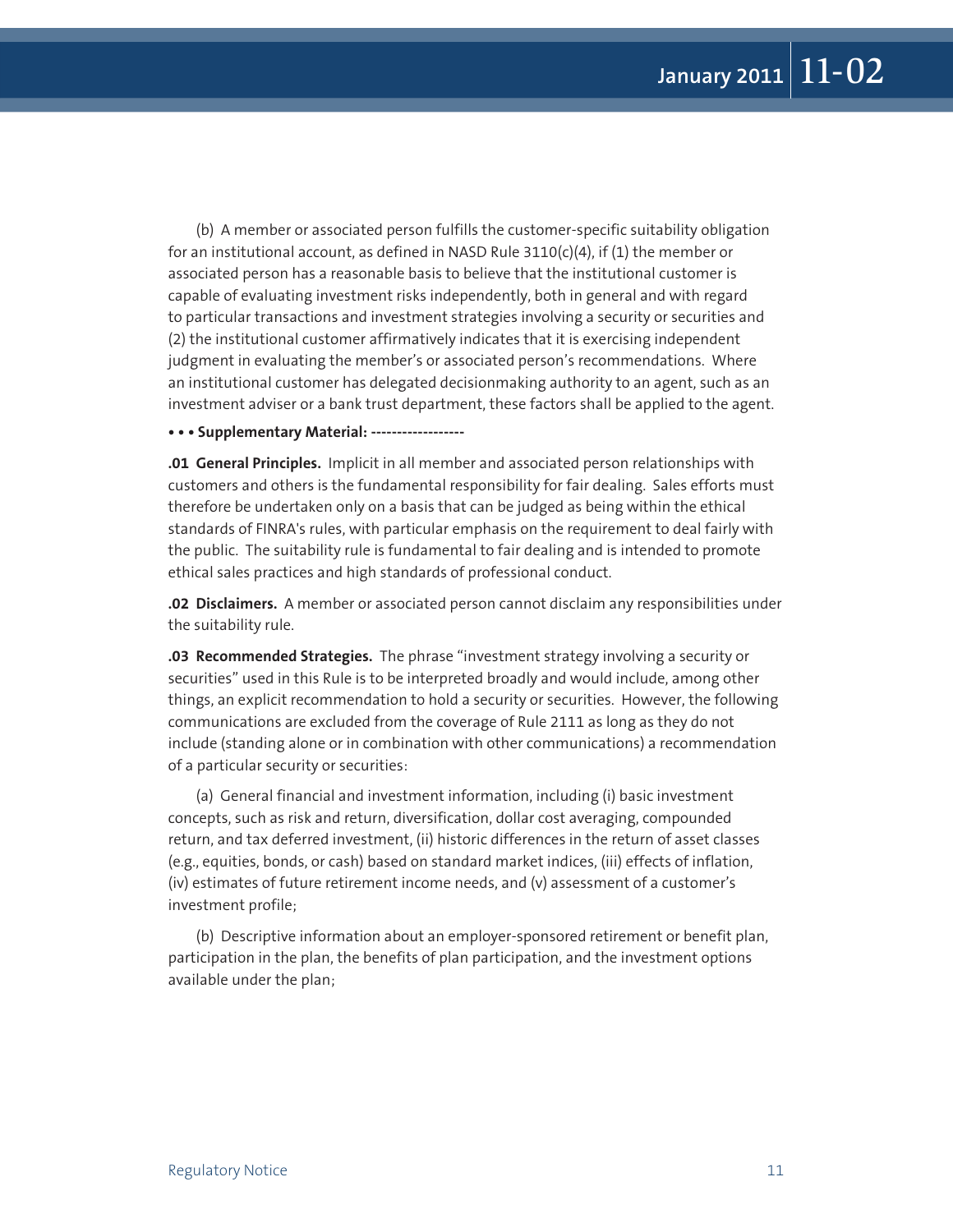(c) Asset allocation models that are (i) based on generally accepted investment theory, (ii) accompanied by disclosures of all material facts and assumptions that may affect a reasonable investor's assessment of the asset allocation model or any report generated by such model, and (iii) in compliance with NASD IM-2210-6 (Requirements for the Use of Investment Analysis Tools) if the asset allocation model is an "investment analysis tool" covered by NASD IM-2210-6; and

(d) Interactive investment materials that incorporate the above.

**.04 Customer's Investment Profile.** A member or associated person shall make a recommendation covered by this Rule only if, among other things, the member or associated person has sufficient information about the customer to have a reasonable basis to believe that the recommendation is suitable for that customer. The factors delineated in Rule 2111(a) regarding a customer's investment profile generally are relevant to a determination regarding whether a recommendation is suitable for a particular customer, although the level of importance of each factor may vary depending on the facts and circumstances of the particular case. A member or associated person shall use reasonable diligence to obtain and analyze all of the factors delineated in Rule 2111(a) unless the member or associated person has a reasonable basis to believe, documented with specificity, that one or more of the factors are not relevant components of a customer's investment profile in light of the facts and circumstances of the particular case.

**.05 Components of Suitability Obligations.** Rule 2111 is composed of three main obligations: reasonable-basis suitability, customer-specific suitability, and quantitative suitability.

(a) The reasonable-basis obligation requires a member or associated person to have a reasonable basis to believe, based on reasonable diligence, that the recommendation is suitable for at least some investors. In general, what constitutes reasonable diligence will vary depending on, among other things, the complexity of and risks associated with the security or investment strategy and the member's or associated person's familiarity with the security or investment strategy. A member's or associated person's reasonable diligence must provide the member or associated person with an understanding of the potential risks and rewards associated with the recommended security or strategy. The lack of such an understanding when recommending a security or strategy violates the suitability rule.